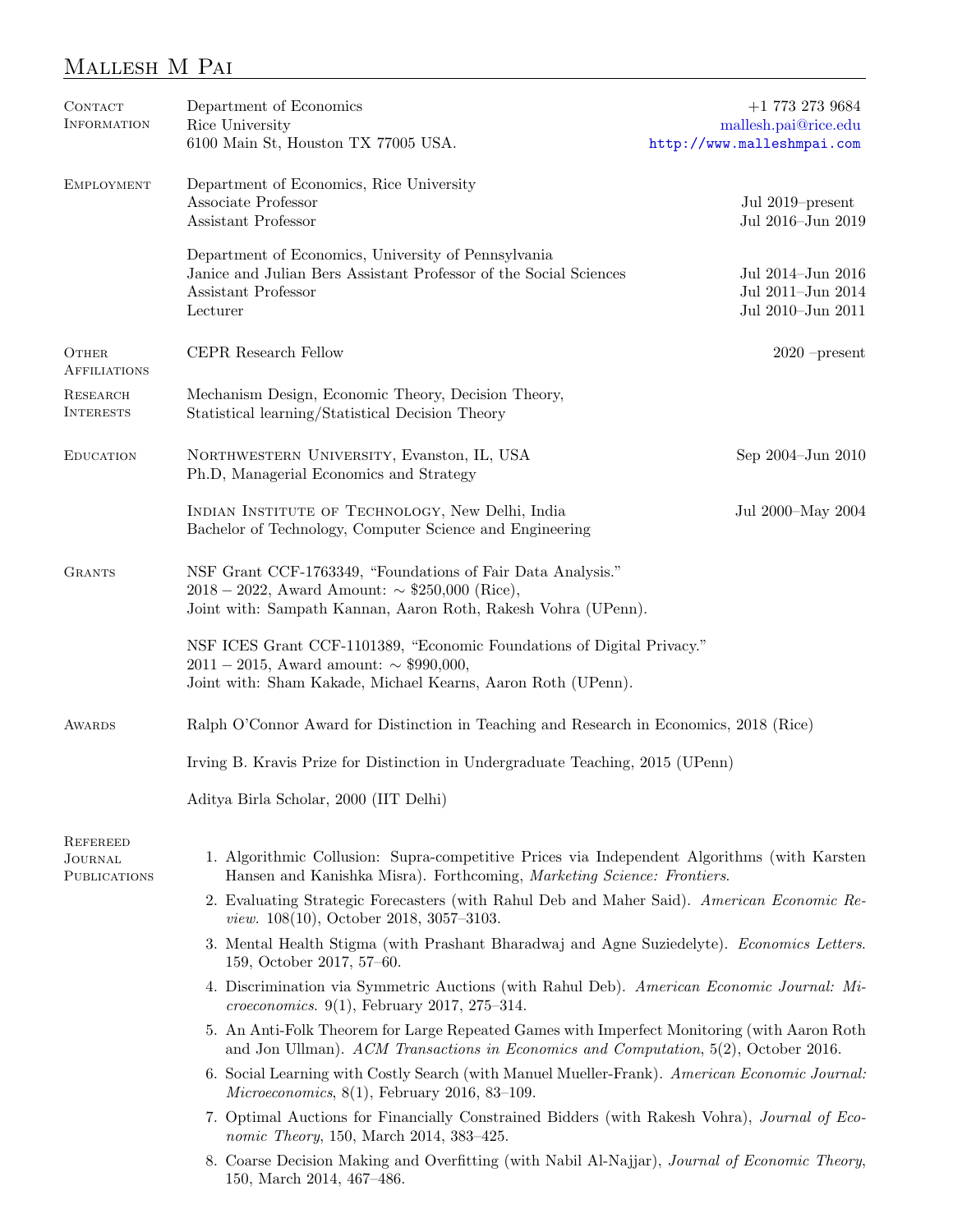|                                          | 9. The Geometry of Revealed Preference (with Rahul Deb), Journal of Mathematical Economics,<br>50, January 2014, 203-207.                                                                                                        |                    |  |  |
|------------------------------------------|----------------------------------------------------------------------------------------------------------------------------------------------------------------------------------------------------------------------------------|--------------------|--|--|
|                                          | 10. Optimal Dynamic Auctions and Simple Index Rules (with Rakesh Vohra), Mathematics of<br><i>Operations Research</i> , 38(4), November 2013, 682–697.                                                                           |                    |  |  |
| REFEREED                                 |                                                                                                                                                                                                                                  |                    |  |  |
| <b>CONFERENCE</b><br><b>PUBLICATIONS</b> | 1. Fair Prediction with Endogenous Behavior (with Changwa Lee, Christopher Jung, Sampath<br>Kannan, Aaron Roth and Rakesh Vohra), In Proceedings of the 21st ACM Conference on<br>Electronic Commerce (EC), 2020.                |                    |  |  |
|                                          | 2. Fairness Incentives for Myopic Agents (with Sampath Kannan, Michael Kearns, Jaimie Morgen-<br>stern, Aaron Roth, Rakesh Vohra and Zhiwei Hu), In Proceedings of the 18th ACM Conference<br>on Electronic Commerce (EC), 2017. |                    |  |  |
|                                          | 3. The Strange Case of Privacy in Equilibrium Models (with Rachel Cummings, Katrina Liggett<br>and Aaron Roth), In Proceedings of the 17th ACM Conference on Electronic Commerce (EC),<br>2016.                                  |                    |  |  |
|                                          | 4. Mechanism Design in Large Games: Incentives and Privacy (with Michael Kearns, Aaron Roth<br>and Jon Ullman), in Proceedings of Innovations in Theoretical Computer Science (ITCS), 2014.                                      |                    |  |  |
|                                          | 5. Ironing in Dynamic Revenue Management: Posted Prices and Biased Auctions (with Rahul<br>Deb), In Proceedings of the Symposium on Discrete Algorithms (SODA), 2013.                                                            |                    |  |  |
|                                          | 6. Auctions on a Supply Chain (with Jon Feldman, Vahab Mirrokni and S. Muthukrishnan). In<br>Proceedings of the 11th ACM Conference on Electronic Commerce (EC), 2010.                                                           |                    |  |  |
| <b>OTHER</b>                             |                                                                                                                                                                                                                                  |                    |  |  |
| <b>PUBLICATIONS</b>                      | 1. Mechanism Design in Large Games: Incentives and Privacy (with Michael Kearns, Aaron Roth<br>and Jon Ullman), American Economic Review: Papers & Proceedings, May 2014.                                                        |                    |  |  |
|                                          | 2. Privacy and Mechanism Design, <i>SIGecom Exchanges</i> , 13(1), June 2013.                                                                                                                                                    |                    |  |  |
|                                          | 3. Competition in Mechanisms, <i>SIGecom Exchanges</i> , 9(1), June 2010.                                                                                                                                                        |                    |  |  |
| <b>WORKING</b><br>PAPERS                 | 1. Continuous Implementation with Direct Revelation Mechanisms (with Yi-Chun Chen and Manuel<br>Mueller-Frank). Revise and Resubmit.                                                                                             |                    |  |  |
|                                          | 2. (Bad) Reputation in Relational Contracting (with Rahul Deb and Matt Mitchell). Under Re-<br>view.                                                                                                                             |                    |  |  |
|                                          | 3. Moment Multicalibration for Uncertainty Estimation (with Chris Jung, Changhwa Lee, Aaron<br>Roth and Rakesh Vohra). Under Review.                                                                                             |                    |  |  |
|                                          | 4. Competing Models (with Jose Montiel-Olea, Pietro Ortoleva, Andrea Prat).                                                                                                                                                      |                    |  |  |
|                                          | 5. Dynamic Incentives for Buy-Side Analysts (with Rahul Deb and Maher Said).                                                                                                                                                     |                    |  |  |
|                                          | 6. Online Multivalid Learning: Means, Moments, and Prediction Intervals (with Varun Gupta,<br>Christopher Jung, Georgy Noarov and Aaron Roth).                                                                                   |                    |  |  |
| WORK IN<br>PROGRESS                      | 1. Mechanism Redesign (with Philipp Strack).                                                                                                                                                                                     |                    |  |  |
|                                          | 2. Bad Blood (with Joyee Deb and Maher Said).                                                                                                                                                                                    |                    |  |  |
|                                          |                                                                                                                                                                                                                                  |                    |  |  |
| <b>PATENTS</b>                           | Fair Discounting Auction (US Patent $\#7778869$ )                                                                                                                                                                                |                    |  |  |
| PREVIOUS<br>PROFESSIONAL<br>Experience   | GOOGLE INC., New York City, NY, USA<br>Intern, Google Research                                                                                                                                                                   | Jun 2009—Sep 2009  |  |  |
|                                          | MICROSOFT CORP., Redmond, WA, USA<br>Research Intern, Theory Group, Microsoft Research                                                                                                                                           | Jun 2006-Sep 2006  |  |  |
|                                          | INDIAN STATISTICAL INSTITUTE, Delhi, India<br>Visitor, Planning Department                                                                                                                                                       | May 2004--Aug 2004 |  |  |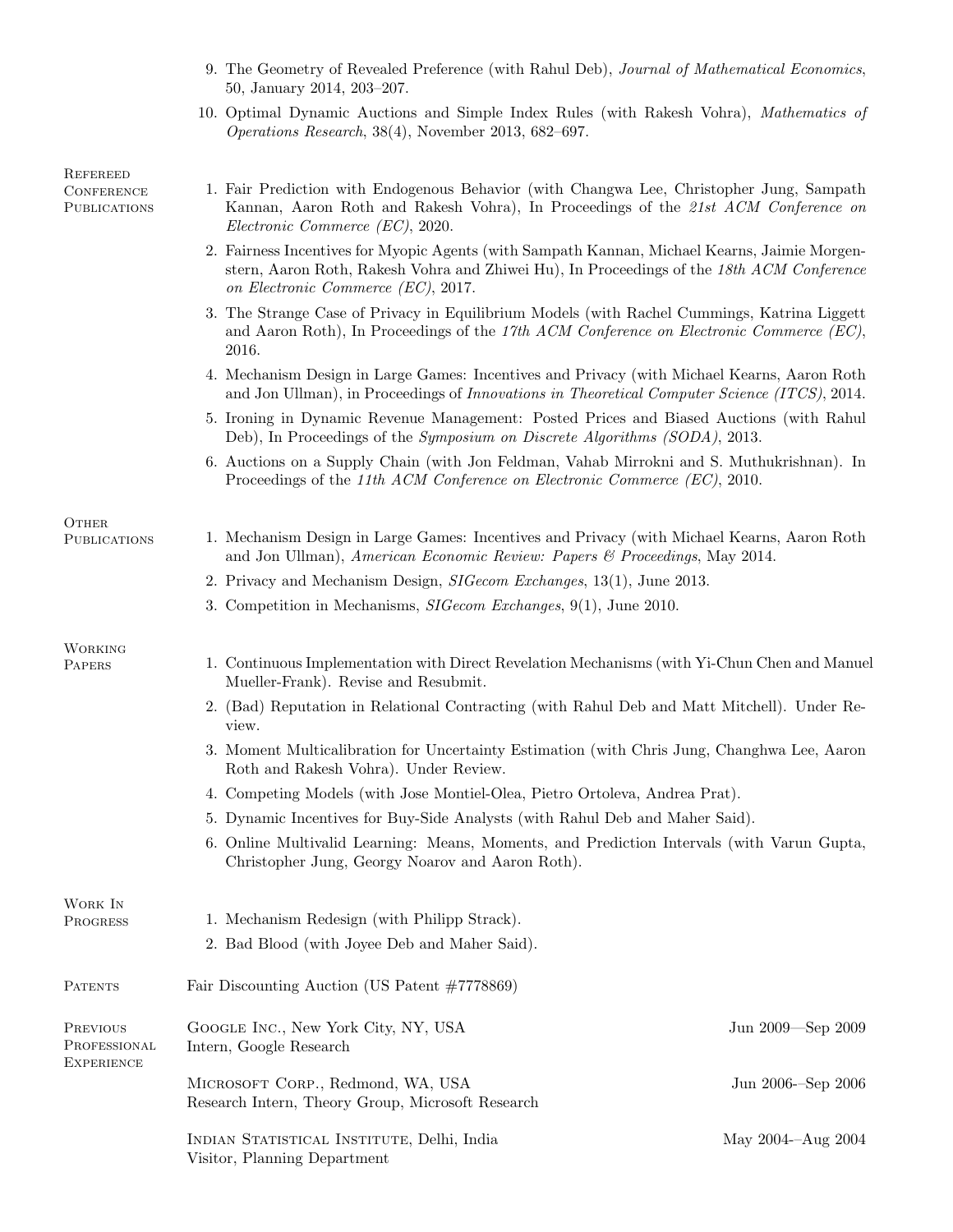| PHD<br><b>COMMITTEES</b>          | Fei Li (2013, first job: University of North Carolina at Chapel Hill),<br>Rudolph Henkel (co-chair, 2015, first job: Ursinus College),<br>Yunan Li (2017, first job: City University of Hong Kong),<br>Mustafa Dogan (2017, first job: Carnegie Mellon Univerity (post-doc)),<br>Nishant Ravi (2019, first job: Indian School of Business),<br>Atara Oliver (co-chair, 2020, first job: ESMT Berlin (post-doc)),<br>Kirill Evdokimov (2022 expected),<br>Maksat Abasov (chair, 2022 expected).                                                                                                                                                                                                                                                                                                                                                                                                   |                                                                                                                                                                                              |  |
|-----------------------------------|--------------------------------------------------------------------------------------------------------------------------------------------------------------------------------------------------------------------------------------------------------------------------------------------------------------------------------------------------------------------------------------------------------------------------------------------------------------------------------------------------------------------------------------------------------------------------------------------------------------------------------------------------------------------------------------------------------------------------------------------------------------------------------------------------------------------------------------------------------------------------------------------------|----------------------------------------------------------------------------------------------------------------------------------------------------------------------------------------------|--|
| <b>REFEREE</b><br><b>SERVICES</b> | American Economic Review, American Economic Journal: Microeconomics, BE Journal of Theoreti-<br>cal Economics, Econometrica, Economic Theory, Economics Bulletin, European Journal of Operations<br>Research, Games and Economic Behavior, International Economic Review, International Journal of<br>Game Theory, International Journal of Industrial Organization, Journal of Economic Theory, Journal<br>of Economics and Management Strategy, Journal of the European Economic Association, Journal of<br>Mathematical Economics, Journal of Public Economics, Management Science, Mathematics of Op-<br>erations Research, Operations Research, Review of Economic Design, Review of Economic Studies,<br>Theoretical Economics, and Transactions on Economics and Computation.<br>Reviewer for NSF, Israel Science Foundation and Chilean National Science and Technology Commis-<br>sion. |                                                                                                                                                                                              |  |
| ORGANIZING<br><b>COMMITTEE</b>    | 14th ACM Conference on Electronic Commerce (2013), New York Computer Science and Economics<br>Day $(2011)$ , Ad Auctions Workshop $(2012)$ .                                                                                                                                                                                                                                                                                                                                                                                                                                                                                                                                                                                                                                                                                                                                                     |                                                                                                                                                                                              |  |
| PROGRAM<br>COMMITTEE              | 19th ACM Conference on Economics and Computation (2018), 16th ACM Conference on Electronic<br>Commerce (2015) (Senior PC), Workshop on Internet Economics, 14th ACM Conference on Electronic<br>Commerce (2013) (Senior PC), 22nd International World Wide Web Conference (2013), 13th ACM<br>Conference on Electronic Commerce (2012), 12th ACM Conference on Electronic Commerce (2011),<br>20th International World Wide Web Conference (2011), Workshop on Bayesian Mechanism Design<br>$(2011)$ , Ad Auctions Workshop $(2010)$ .                                                                                                                                                                                                                                                                                                                                                           |                                                                                                                                                                                              |  |
| <b>SEMINARS AND</b>               | 2021                                                                                                                                                                                                                                                                                                                                                                                                                                                                                                                                                                                                                                                                                                                                                                                                                                                                                             | (scheduled) Ashoka University, Wharton Business School,                                                                                                                                      |  |
| PRESENTATIONS                     | 2020                                                                                                                                                                                                                                                                                                                                                                                                                                                                                                                                                                                                                                                                                                                                                                                                                                                                                             | London School of Economics, Univesity of Bonn, ESSET.<br>UC Riverside Economic Theory Workshop, Shiv Nadar University,                                                                       |  |
|                                   |                                                                                                                                                                                                                                                                                                                                                                                                                                                                                                                                                                                                                                                                                                                                                                                                                                                                                                  | Queen Mary University of London, European University Insittute.                                                                                                                              |  |
|                                   | 2019                                                                                                                                                                                                                                                                                                                                                                                                                                                                                                                                                                                                                                                                                                                                                                                                                                                                                             | Royal Hollway, University College London, CETC Montreal, CCC Workshop on Fairness,<br>D-TEA Paris, SITE Stanford, BFI Conference UChicago, Yale,<br>Workshop in honor of Arunava Sen's 60th. |  |
|                                   | 2018                                                                                                                                                                                                                                                                                                                                                                                                                                                                                                                                                                                                                                                                                                                                                                                                                                                                                             | University of North Carolina at Chapel Hill, IMS Singapore, SAET Taiwan, ESSET,<br>2nd Workshop on Information and Social Economics.                                                         |  |
|                                   | 2017                                                                                                                                                                                                                                                                                                                                                                                                                                                                                                                                                                                                                                                                                                                                                                                                                                                                                             | University of British Columbia, Canadian Economic Theory Conference,                                                                                                                         |  |
|                                   |                                                                                                                                                                                                                                                                                                                                                                                                                                                                                                                                                                                                                                                                                                                                                                                                                                                                                                  | Workshop on Networks and Information at JHU, PUC Chile, Texas Theory Camp,<br>CIREQ Montreal Microeconomic Theory Conference,                                                                |  |
|                                   |                                                                                                                                                                                                                                                                                                                                                                                                                                                                                                                                                                                                                                                                                                                                                                                                                                                                                                  | Law and Economic Theory Workshop at Rice (Discussant)                                                                                                                                        |  |
|                                   | 2016                                                                                                                                                                                                                                                                                                                                                                                                                                                                                                                                                                                                                                                                                                                                                                                                                                                                                             | Cornell University, Yale University, Google NYC,                                                                                                                                             |  |
|                                   |                                                                                                                                                                                                                                                                                                                                                                                                                                                                                                                                                                                                                                                                                                                                                                                                                                                                                                  | Workshop on Information and Social Economics at Caltech, Texas A&M,<br>2nd Occasional Workshop on Economic Theory at University of Graz,                                                     |  |
|                                   |                                                                                                                                                                                                                                                                                                                                                                                                                                                                                                                                                                                                                                                                                                                                                                                                                                                                                                  | Workshop on the Economics of Privacy at Cambridge University,                                                                                                                                |  |
|                                   |                                                                                                                                                                                                                                                                                                                                                                                                                                                                                                                                                                                                                                                                                                                                                                                                                                                                                                  | UPenn, UIowa.                                                                                                                                                                                |  |
|                                   | 2015                                                                                                                                                                                                                                                                                                                                                                                                                                                                                                                                                                                                                                                                                                                                                                                                                                                                                             | Columbia University, Duke University, Caltech, UC Berkeley,                                                                                                                                  |  |
|                                   |                                                                                                                                                                                                                                                                                                                                                                                                                                                                                                                                                                                                                                                                                                                                                                                                                                                                                                  | Workshop on Complexity and Simplicity in Economics at Simons Institute,<br>Boston University, UCLA, Northwestern University.                                                                 |  |
|                                   | 2014                                                                                                                                                                                                                                                                                                                                                                                                                                                                                                                                                                                                                                                                                                                                                                                                                                                                                             | American Economic Association Meetings (Discussant),                                                                                                                                         |  |
|                                   |                                                                                                                                                                                                                                                                                                                                                                                                                                                                                                                                                                                                                                                                                                                                                                                                                                                                                                  | University of Pennsylvania, Pan-Pennsylvania Theory Conference, Canadian Economic                                                                                                            |  |
|                                   |                                                                                                                                                                                                                                                                                                                                                                                                                                                                                                                                                                                                                                                                                                                                                                                                                                                                                                  | Theory Conference, Workshop on Social Learning at IESE (Barcelona),                                                                                                                          |  |
|                                   |                                                                                                                                                                                                                                                                                                                                                                                                                                                                                                                                                                                                                                                                                                                                                                                                                                                                                                  | University of Rochester, Ohio State University, Microsoft Research NE/ Harvard University,<br>Princeton University.                                                                          |  |